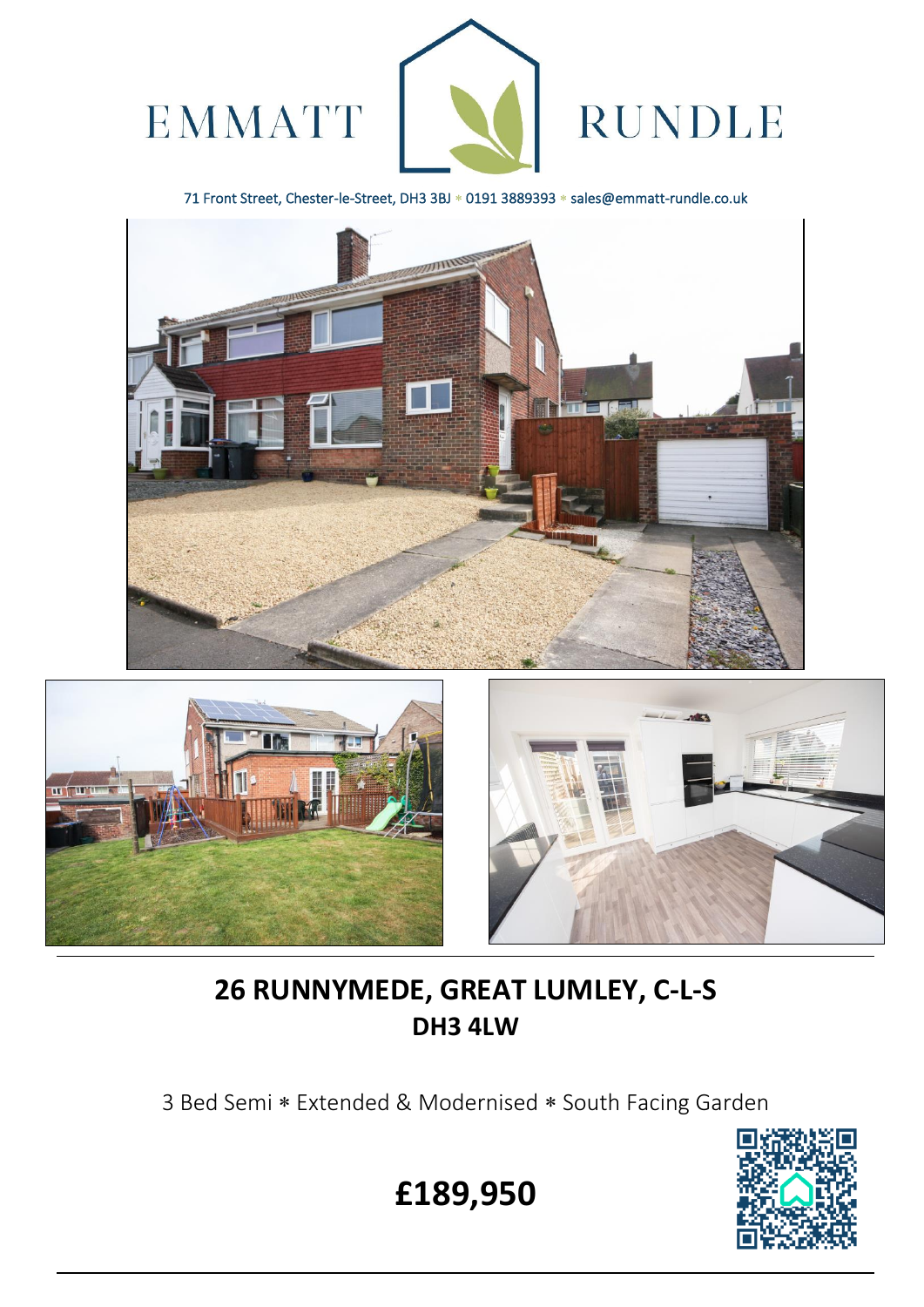# **DESCRIPTION**

A three bedroom semi-detached house which has been altered, extended and recently updated to a high standard to provide spacious family sized accommodation. There are a number of attractive features including entrance hall with solid oak spindle staircase, lounge with modern living flame fireplace, large dining room with French doors to side garden, together with an extension forming recently refurbished kitchen with integrated appliances. The property offers a large decked seating area and extensive lawned gardens to rear and side enjoying a sunny southerly aspect. There is the advantage of gas central heating via gas combi boiler and UPVC double glazing throughout.

## **TENURE**

Freehold

### **DIRECTIONS**

From the south end of Front Street turn left at the roundabout onto Ropery Lane, continue over two roundabouts and take the next right turn onto Back Lane, take the first left turn onto Sandbach and follow the road to the right and immediately left onto Runnymede, the property is on the right-hand side.

#### **GROUND FLOOR**

**ENTRANCE HALL ENTRANCE HALL ENTRANCE HALL ENTRANCE HALL** staircase, radiator



**LOUNGE** 12' (3.66m) x 10'4" (3.15m) Living flame gas fire, oak flooring, venetian blind, downlighters, radiator

**THROUGH DINING ROOM** 16'7" (5.05m) x 10'8" (3.25m) Oak flooring, downlighters, radiator, UPVC French doors to side garden

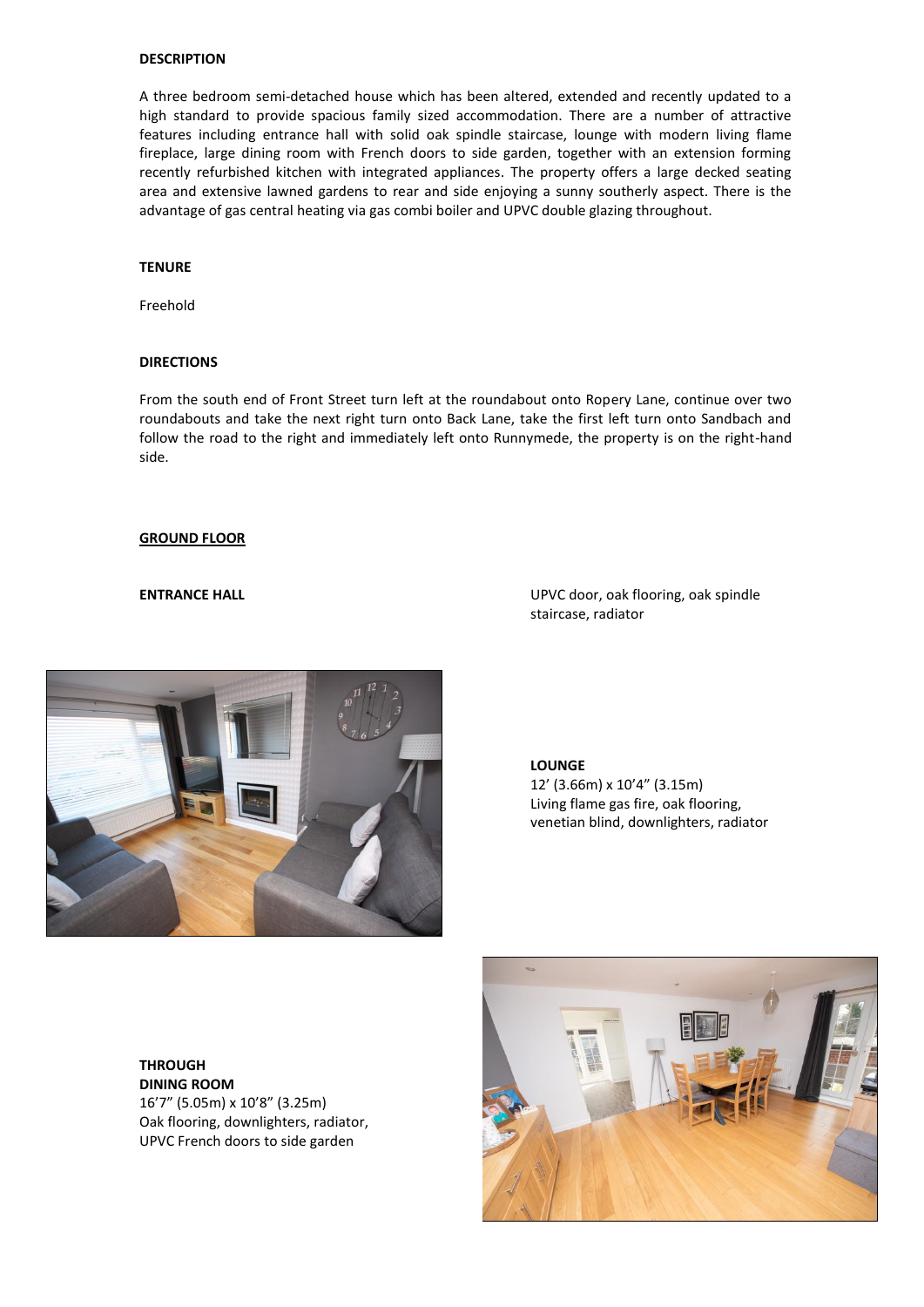**KITCHEN** 13'2" (4.01m) x 10'10" (3.30m) Full range of wall & base units in high gloss white, co-ordinating worksurfaces, integrated induction hob & double fan assist oven, black glass angled cooker hood, integrated dishwasher, integrated auto washer, Victorian style radiator, kickspace lighting, venetian blind, UPVC French doors with roller blinds to rear





**FIRST FLOOR**







**BEDROOM 3** 9'8" (2.95m) x 6'5" (1.96m) Fitted wardrobe, roller blind, radiator **BEDROOM 2** 9'11" (3.02m) x 9' (2.74m) Mirrored wardrobes, storage cupboard, roller blind, radiator